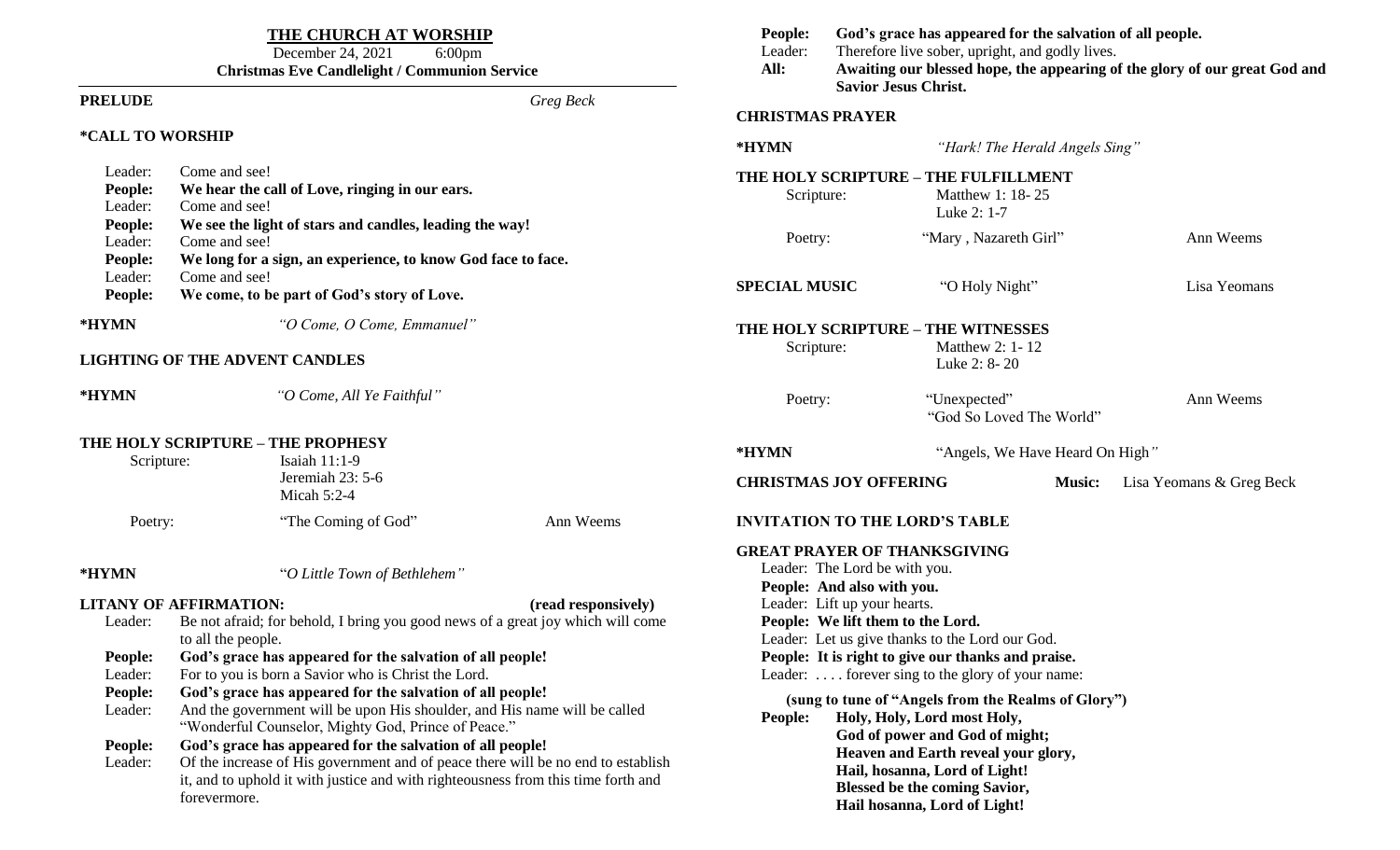Leader: . . . . Praise to you, Lord Jesus:

**People: Dying you destroyed our death, rising you restored our life. Lord Jesus, come in glory.**

**THE LORD'S PRAYER**

**WORDS OF INSTITUTION**

**BREAKING OF THE BREAD AND BLESSING OF THE CUP**

**COMMUNION OF GOD'S PEOPLE**

#### **PRAYER OF DEDICATION**

**Eternal God, you have graciously accepted us as living members of your Son our Savior Jesus Christ, and you have fed us with spiritual food in the sacrament of His body and blood. Send us now into the world in peace, and grant us strength and courage to love and serve you with gladness and singleness of heart; through Christ our Lord. Amen**

**THE HOLY SCRIPTURE – THE LIGHT HAS COME THE LIGHTING OF THE CHRIST CANDLE SHARING THE LIGHT OF CHRIST**

**\*HYMN** *"Silent Night! Holy Night"* **\*HYMN** *"Away In A Manger"*

**\*BENEDICTION**

**\*BENEDICTION RESPONSE 270** *"Joy To The World"* 

# *Jesup Presbyterian Church*

**"Jesus Christ Is Born!"**  *December 24, 2021*



**Christmas Eve Candlelight / Communion Service P.O. Box 830 / 297 South Brunswick Street Jesup, GA 31546 (912) 427-9664 www.jesuppresbyterian.org**

**[\*]** *=* **CONGREGATION STANDING (if able)**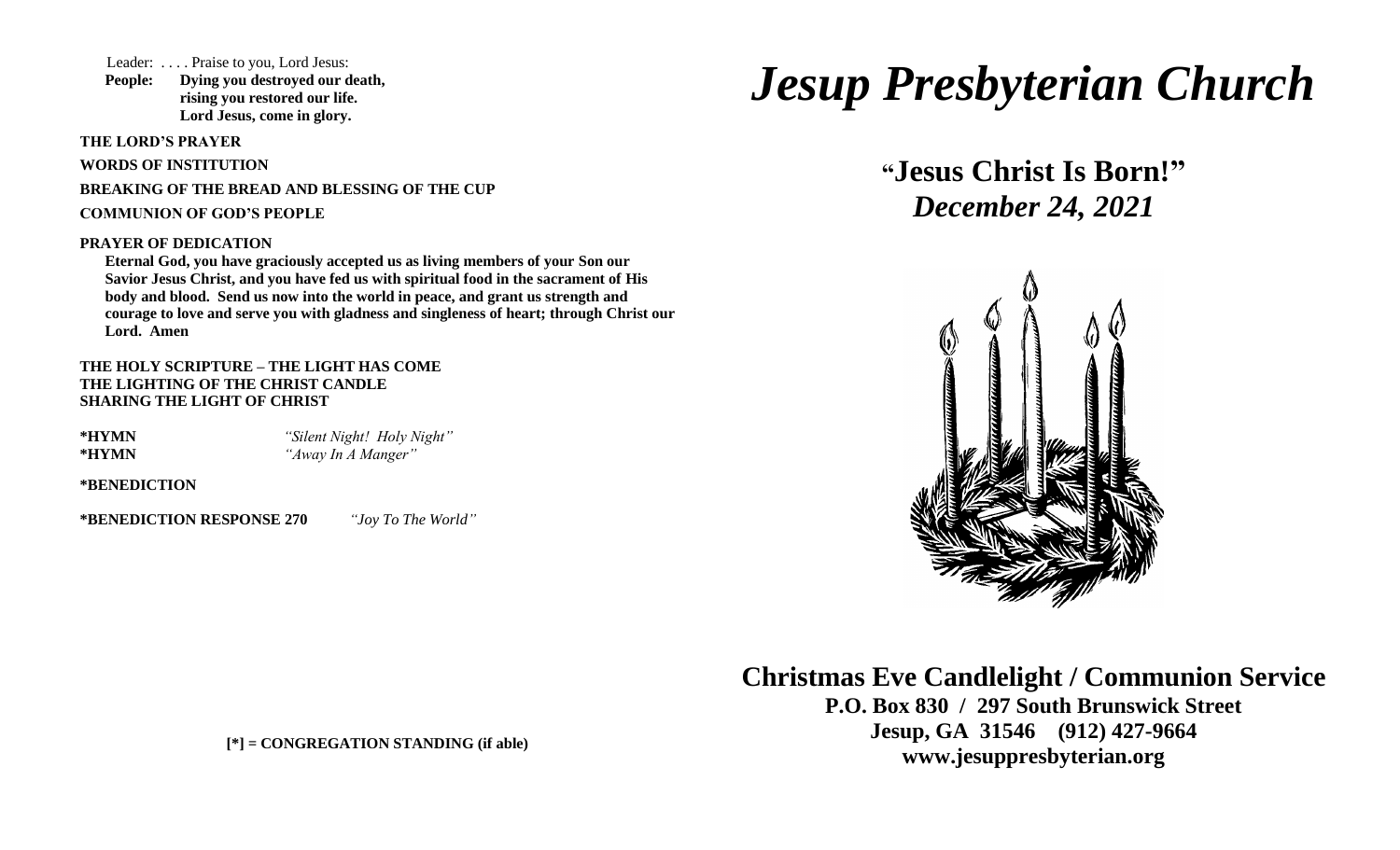#### **O COME, O COME, EMMANUEL**

**O come, O come, Emmanuel - And ransom captive Israel That mourns in lonely exile here – Until the Son of God appear**

*Chorus: Rejoice! Rejoice! Emmanuel – Shall come to thee O Israel!*

**O come, Thou Dayspring, come and cheer – Our spirits by Thine advent here. Disperse the gloomy clouds of night, And deaths dark shadows put to flight.**

**O Come, Desire of nations bind – All peoples in one heart and mind. Bid envy, strife, and quarrels cease; Fill the whole world with heaven's peace.**

### **O COME, ALL YE FAITHFUL**

**O Come, all ye faithful, joyful and triumphant, O come ye, O come ye to Bethlehem! Come and behold Him – Born the King of angels!**

*Chorus: O come, let us adore Him! O Come, let us adore Him, O come, let us adore Him, Christ the Lord!*

> **Sing, choirs of angels, sing in exaltation, O sing all ye citizens of heav'n above! Glory to God, all glory in the highest!**

**Yea, Lord, we greet Thee, born this happy morning, Jesus, to Thee be all glory giv'n; Word of the Father, now in flesh appearing!**

#### **O LITTLE TOWN OF BETHLEHEM**

**O little town of Bethlehem – How still we see thee lie. Above thy deep and dreamless sleep – the silent stars go by. Yet in thy dark streets shineth – The everlasting Light, The hopes and fears of all the years – Are met in thee tonight.**

#### *(O Little Town of Bethlehem – Continued)*

**For Christ is born of Mary – And gathered all above, While mortals sleep, the angels keep – Their watch of wond'ring love, O morning stars, together, Proclaim the holy birth, And praises sing to God, the King – And peace to men on earth.**

**How silently, how silently – The wondrous gift is given. So God imparts to human hearts – The blessings of His heav'n. No ear may hear His coming, But in this world of sin, Where meek souls will receive Him still – The dear Christ enters in.**

**O holy Child of Bethlehem, Descend on us, we pray. Cast out our sin, and enter in – Be born in us today. We hear the Christmas angels – The great glad tidings tell. O come to us, abide with us – Our Lord, Emmanuel.**

#### **HARK! THE HERALD ANGELS SING**

**Hark! the herald angels sing, "Glory to the newborn King; Peace on earth, and mercy mild, God and sinners reconciled." Joyful, all ye nations rise, Join the triumph of the skies; With the angelic host proclaim, "Christ is born in Bethlehem!" Hark! the herald angels sing, "Glory to the newborn King!"**

**Christ, by highest heav'n adored; Christ, the everlasting Lord! Late in time behold Him come, Offspring of the Virgin's womb: Veiled in flesh, the Godhead see; Hail th'incarnate Deity, Pleased as man with men to dwell, Jesus, our Emmanuel Hark! the herald angels sing, "Glory to the newborn King!"**

**Hail, the heav'n-born Prince of Peace! Hail, the Son of Righteousness, Light and life to all He brings, Ris'n with healing in His wings. Mild He lays His glory by, Born that men no more may die, Born to raise the sons of earth, Born to give them second birth. Hark! the herald angels sing, "Glory to the newborn King!"**